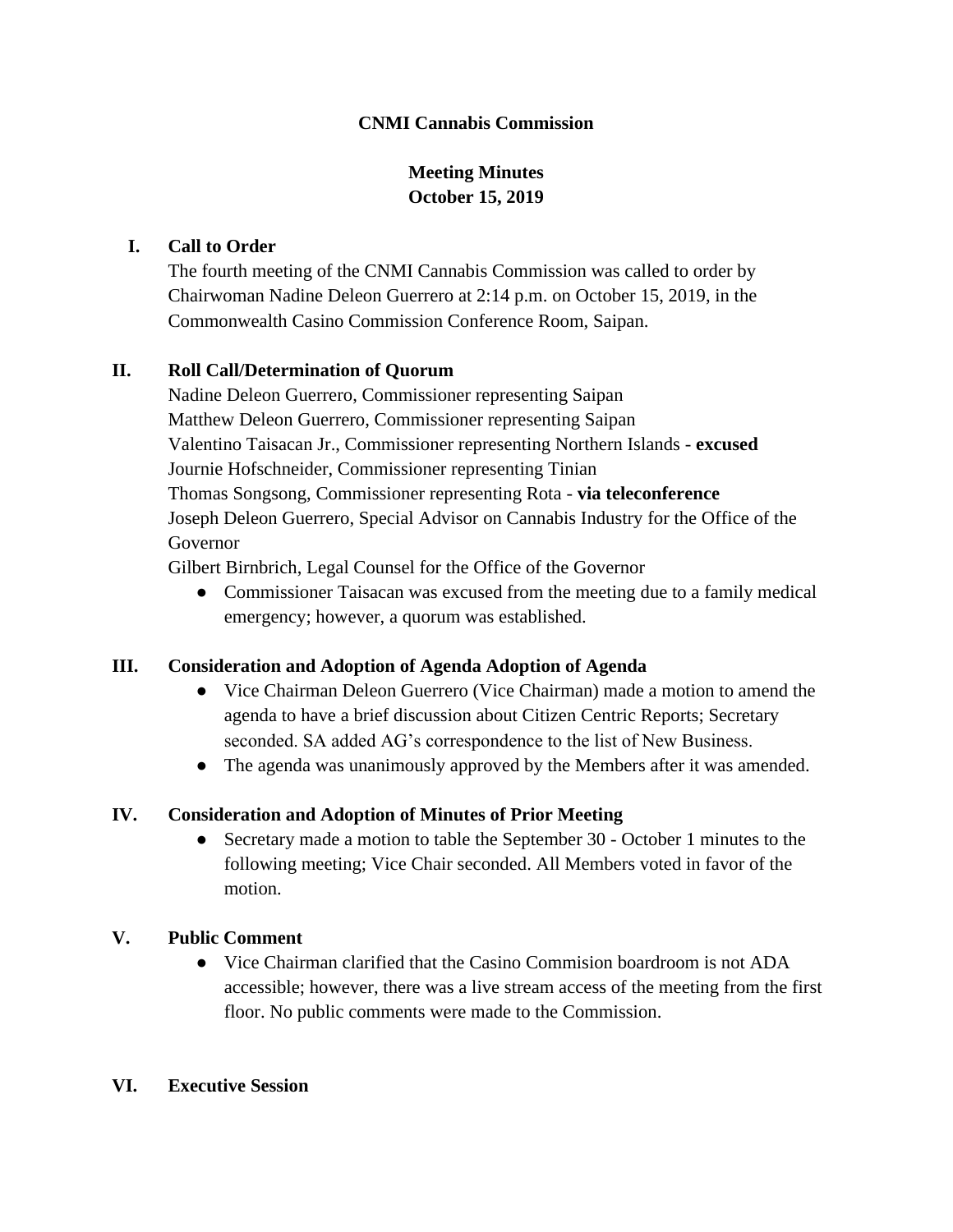- Chairwoman made a motion to move the meeting into Executive Session to discuss the Managing Director applicants in confidence; Vice Chairman seconded. All Members voted in favor of the motion which began at 2:19 p.m.
- Chairwoman made a motion to move the meeting into Regular Session; Secretary seconded. No discussion. All Members voted in favor of the motion, starting Regular Session at 3:51 p.m.

### **Topics discussed during Executive Session:**

- 1. Managing Director Applicants
- 2. Selection Process
- 3. Narrowing of Qualified Applicants
- 4. Determine Interview Schedule for Qualified Applicants
- Chairwoman confirmed there are 5 applicants qualified for an interview and she will be emailing the invites out for next week, Wednesday, October 23, 2019. Chairwoman clarified that we (the Members) are to uphold confidentiality and protect the applicants.
- Chairwoman made a motion to recess until tomorrow until 10:30 a.m., October 16th; Secretary seconded. No discussion. All Members voted in favor of the motion. Officially recessed at 3:53 p.m.

# **October 16, 2019**

### *Chairwoman called the meeting back to order on October 16, 2019 at 10:36 a.m.*

Chairwoman made a motion to recess until tomorrow at 9:30 a.m.; Secretary seconded it. No discussion. All members voted in favor of the motion. Officially recessed at 10:38 a.m.

# **October 17, 2019**

### *Chairwoman called the meeting to order at 9:47 a.m.*

### **VII. Old Business**

- **1. Final Discussion of Bylaws, Homegrown Regulations and FAQ sheet prior to forwarding to Attorney General for review.**
	- Chairwoman advised Members that the bylaws were updated to reflect the changes discussed and agreed to by Members. This document (other than the P.O. Box) is ready for AG's review. Chairwoman requested SA to assist with obtaining a P.O. Box.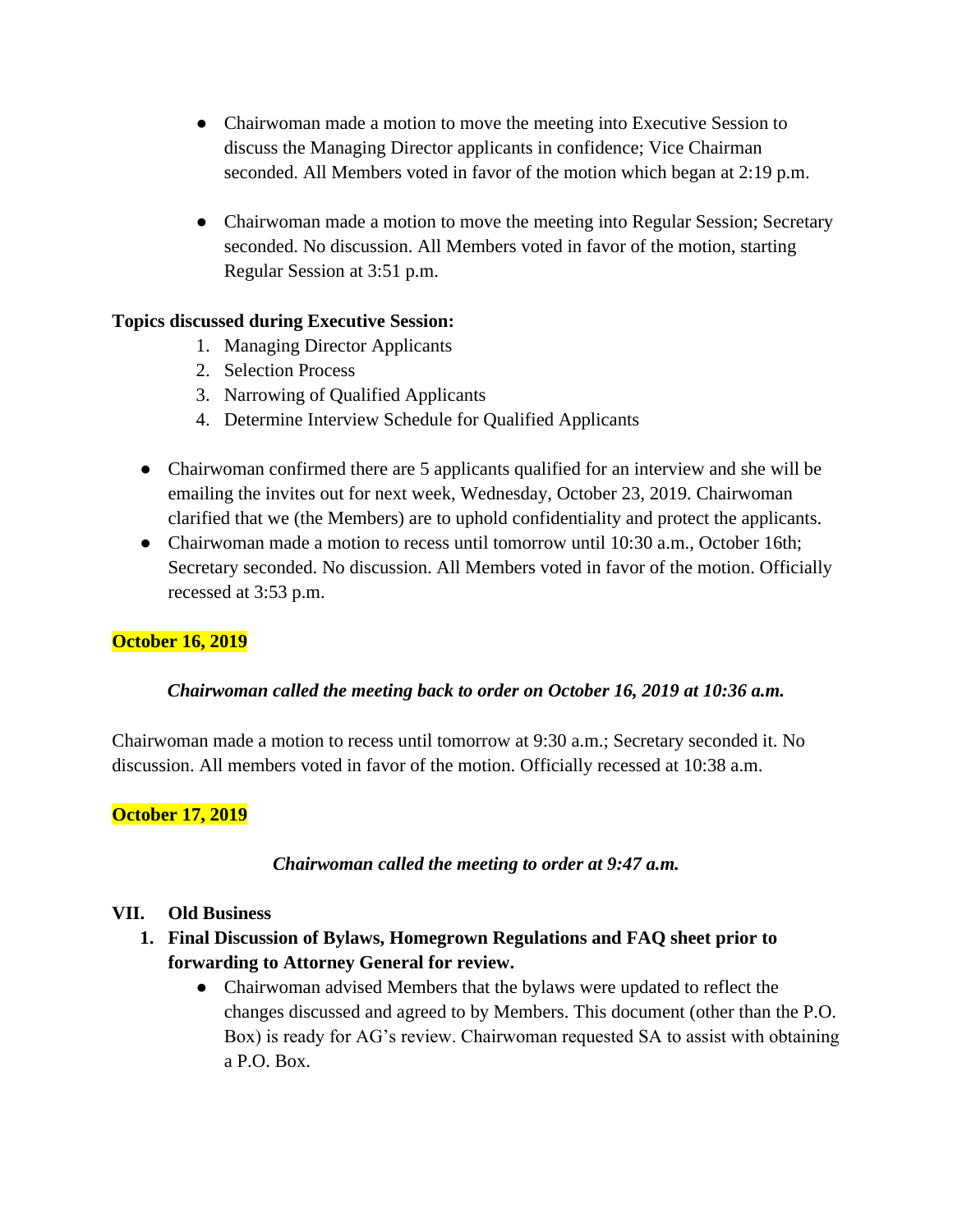- Chairwoman made the motion to send the draft bylaws to AG's office for legal sufficiency review; Secretary seconded it. No discussion. All members voted in favor of the motion. IF there are no changes other than the mailing address, we can post the regulations.
- Chairwoman made the motion to table the Homegrown Registry to next meeting; Secretary seconded it. No discussion. All Members voted in favor of the motion.
- Vice Chairman made a subsidiary motion that when all Members already agreed to the changes in previous meetings and the document just needs updating that this topic does not need to be reviewed at another meeting with the exception of seeking clarification on a change or if the change does not adhere to law. That if nothing is changing from what the Members agreed on, that it is just sent to AG for legal sufficiency review and copy all Members; Secretary seconded it. No discussion. All members voted in favor of this motion.
- Members began reviewing the Homegrown Marijuana Registry FAQs and Vice Chairman recommended we release the document to the public without any procedural information left in the document in order for the Members to find out answers to some of the questions that are outstanding i.e. where will the public go to apply?. Once we know the answers, we can update the FAQ and recirculate. Members agreed to strike #3 and #5 and to change the information to say, "once the registry is available, submit your application and \$75.00 fee."
- Chairwoman is going to set up the gmail account to start receiving emails for Homegrown.
- SA clarified that this FAQ sheet was a combination of his version and Secretary's and Chairwoman also clarified we developed it using the law.
- Vice Chairman recommended we request an expedient legal service request in order to get the FAQs out to the public as soon as possible.
- Chairwoman made a motion to send the FAQs draft with the changes discussed today to AG for legal sufficiency; Secretary seconded it. No discussion. All Members voted in favor of the motion.

# **2. Discussion on Commission logo and short-hand name**

- Secretary provided an update on the Commission logo:
	- Advised that the graphic designer said he could have something for the Commission by next week
- Vice Chairman provided an update on the name and Members agreed to keep the short-hand name as "Cannabis Commission".

### **VIII. New Business**

1. Saipan office space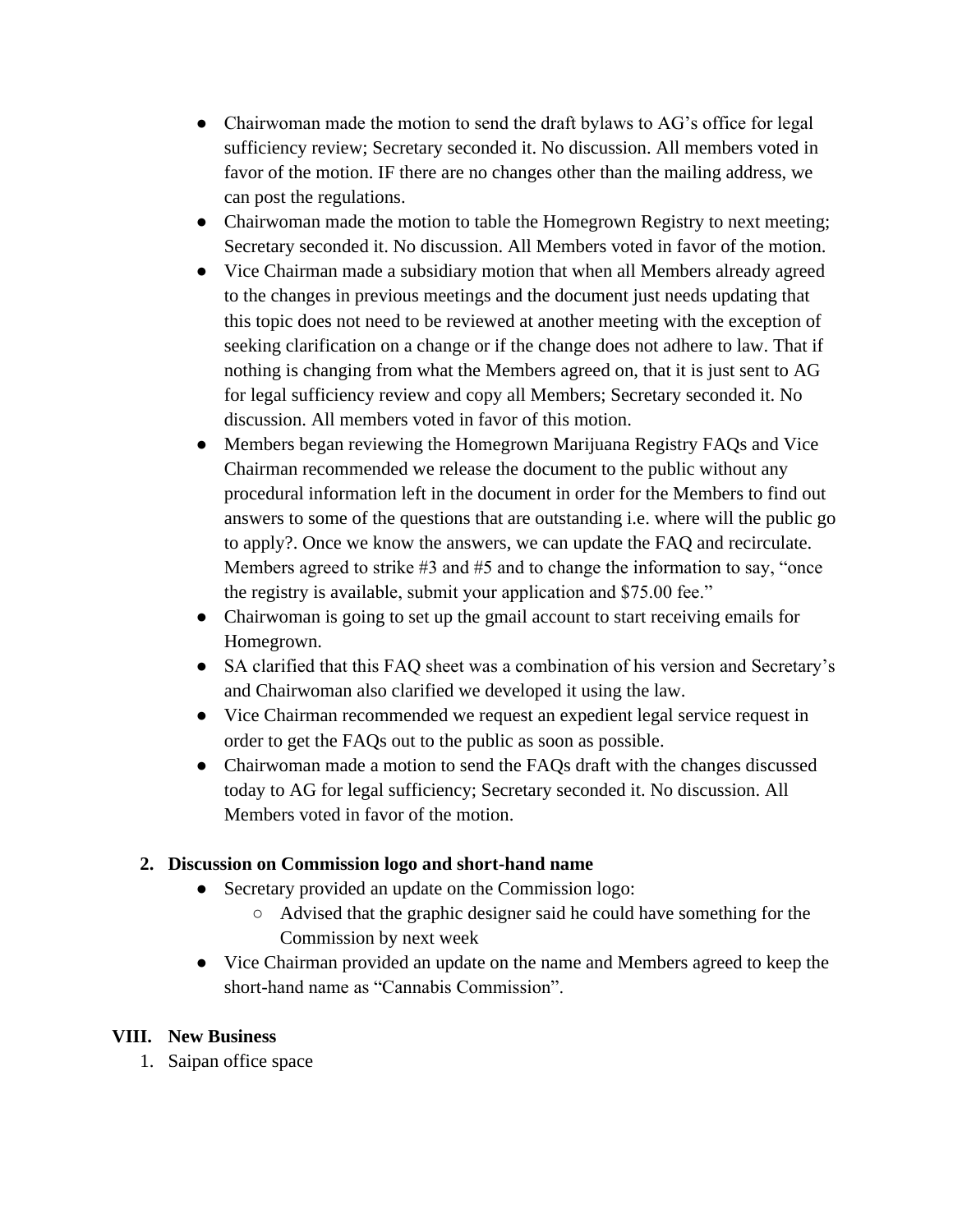- Chairwoman gave an update about the office space. Capitol Hill office would need a septic tank and is too costly for the budget we have. The next option is the office space downstairs from the Casino Commission: 3 restrooms (1 ADA), 3000 sq ft., move in ready other than getting partitions. Other spaces require renovations. She will be looking into an urgent/emergency procurement for this office.
- 2. Discussion on the possibility of using Saipan Bureau of Motor Vehicles as a temporary venue to accept Homegrown Registry applications.
	- Vice Chairman made a motion to amend the agenda to have it read, "Discussion" on the possibility of using other Government agency resources"; Secretary seconded. No discussion. Members voted in favor of the motion.
	- Vice Chairman recommended we make an inventory list of what is required to do business and we can see which offices may have resources.
- 3. Discussion on possible satellite offices in Tinian and Rota upon Homegrown Registry program roll-out; venue options.
	- Chairwoman tasked Commissioner Songsong and Secretary to identify a temporary space/admin support for Homegrown Registry; Commissioner Songsong has confirmed he has an office space to use at DLNR. Chairwoman will sign a letter addressed to the Mayors of Tinian and Rota requesting their assistance.
	- Vice Chairman also recommended that we reach out to other autonomous agencies for resources. I.e. CDA
- 4. Homegrown Registry Fee
	- Members discussed an interim process where perhaps we do not charge a fee for the first 3 months. Vice Chairman recommended before we start the discussion, to pose the question to AG to see if we even have the authority to delay the implementation of the registry fee. Chairwoman requested Vice Chairman to take this on.
- 5. Discussion of budget proposal to House Cannabis Committee
	- Members discussed the budget proposal for this year's budget. Over and above salaries of Commissioners, Managing Director and Executive Assistant. It does not include equipment, operational requirements, additional personnel for compliance and enforcement.
	- SA updated Commissioner Songsong advised that requested an update and relayed the current financial situation where the current fiscal year falls short of the Commission's need, so they requested a budget proposal. SA advised that subsequent to that, they met with the acting Lieutenant Governor and he asked for the same budget proposal. Vice Chairman, Treasurer, Chairwoman and SA worked on a proposed budget. SA discussed having positions do dual roles (licensing and compliance and enforcement) for now and grow with the industry.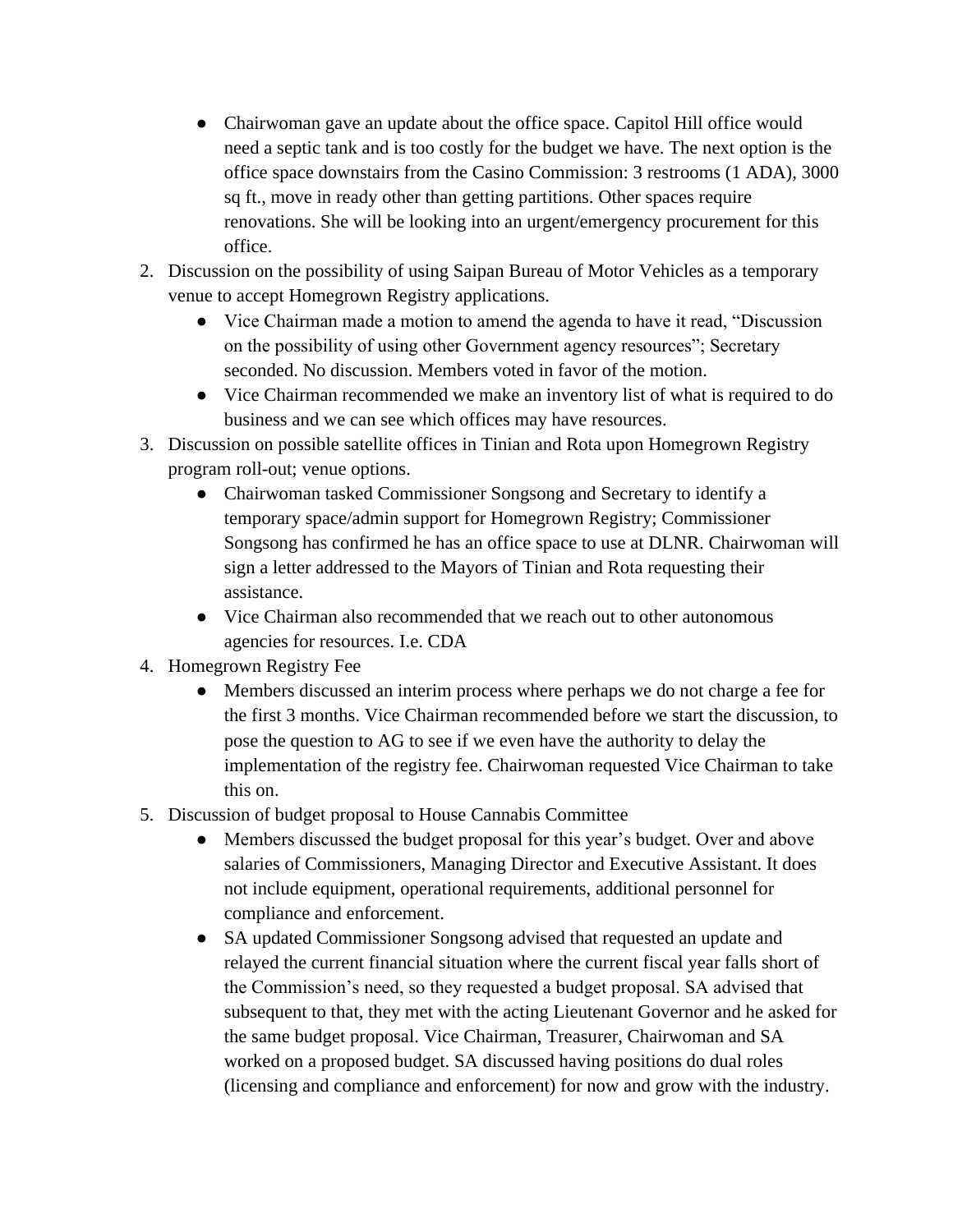### *Chairwoman called a recess at 10:34 a.m. and called the meeting to order at 10:38 a.m.*

- Vice Chairman provided the process they went through to develop the budget proposal. After expenses for the 7 positions (5 Commissioners, Managing Director, Executive Assistant), we have approximately \$149 K.
- Proposed Positions over above the 7:
	- IT staff
	- Permit and licensing manager
	- compliance manager
	- finance and auditing manager
	- permitting officer
	- Compliance officer
	- Legal Counsel
- Operational expenses:
	- Overview of all costs
	- Vehicle leases
	- Office Equipment
	- Travel
	- Personnel Training, etc.
- If we were to eliminate one of the managers and combine licensing and compliance for the interim, we would be at approximately \$849K.
- Secretary recommended to cut the manager for compliance as during the first year, the compliance won't be a huge need other than ensuring the establishments meet licensing requirements prior to licensing. Only for this year. Secretary also recommended the licensing manager could train the compliance manager the following year and reassess FTE allocation once commercial licensing has rolled out as volume would have likely increased. Members agreed.
- SA asked Members if we were considering hiring Tinian and Rota admin staff at the satellite offices. Vice Chairman clarified we only have one FTE and recommended that a staff can travel to Tinian and Rota and have office hours; however, travel expenses may not save us any money.
- Secretary mentioned she would ask the Mayor to utilize an admin staff to assist with intake, questions, direct them to email address and Commissioner can assist. Perhaps see how it is next year to determine if a full-time FTE is required at the satellite offices.
- Vice Chairman also discussed the Financial and Audit Manager need for first year that perhaps get a bookkeeper. Members agreed. This would free up approx \$75 K and gives us another FTE - perhaps legal counsel. The total request of additional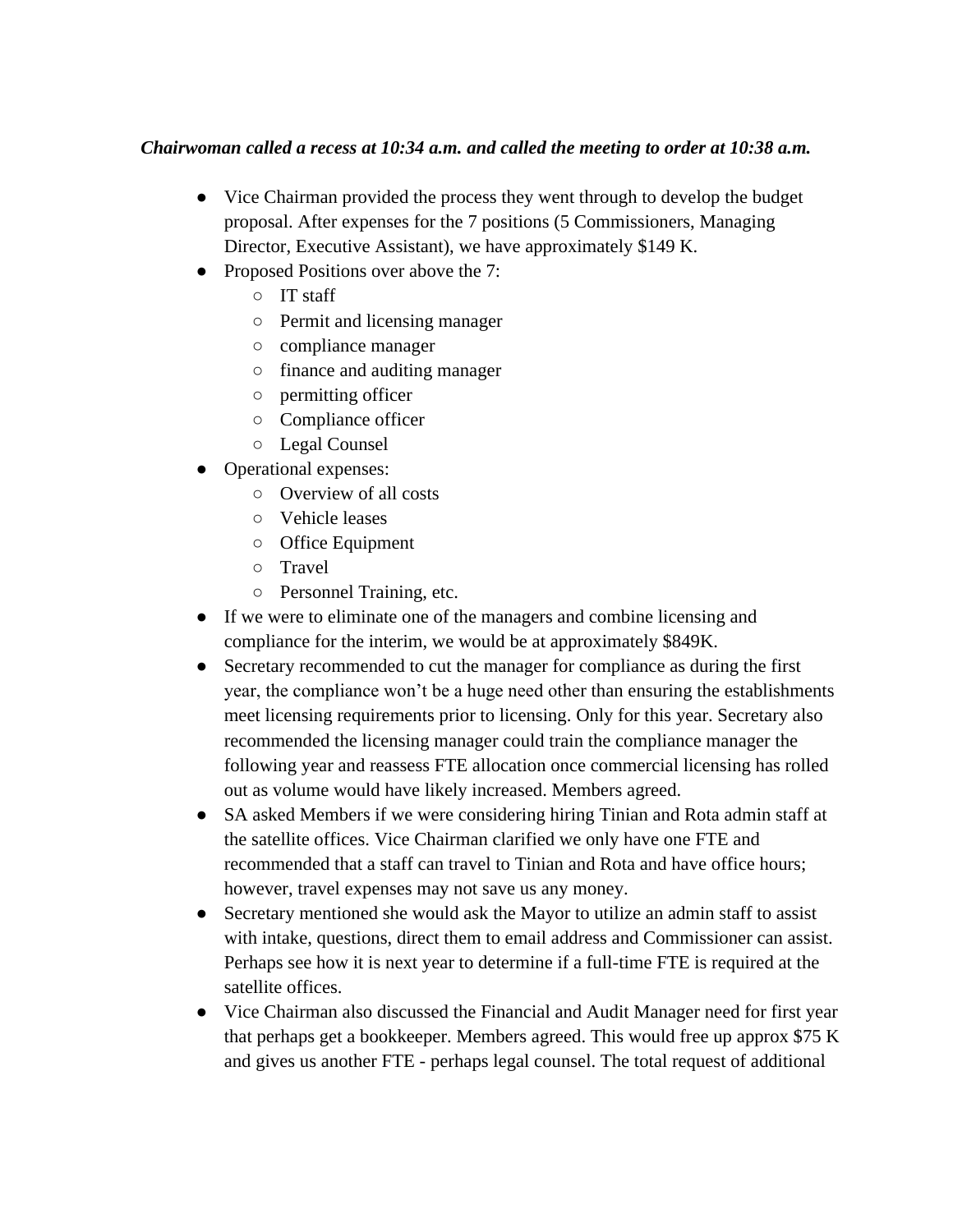money would be \$777, 336.84. The budget proposal will be amended with recommendations of this discussion before it is communicated to the House.

- 6. Citizen Centric Report
	- New law passed in December 2018 that requires agencies to provide a Citizen Centric Report for the public that informs them on what the agency has done. This is a 4 page document. Vice Chairman went to CCR training and recommend we request OPA for an exemption to this for this year. Vice Chairman will draft a letter for Chairwoman's signature, to request an exemption for the Commission due to a limited amount of time we have been operating.
	- Secretary offered to write a list of operational equipment required for licensing
- 7. AG Correspondence
	- In regard to Homegrown Marijuana Registry cards, SA reiterated that we can't prohibit anyone from obtaining a card but AG said the applicant would have to meet the requirement thresholds.
	- SA commented that there is some contradiction in the law: on the one hand it reads that we do not have the authority to enforce, at the same time, it says they are required to comply and we have penalties for it.
	- The letter does say we should promulgate rules and regulations based on the law.
	- SA read the section that said "applicants are required to provide proof that they meet the requirements; if they do not, the Commission cannot deny the application but give them time to comply." (In our regulations we can develop how long this is).
	- Vice Chairman recommended that we raise this issue with legal counsel. Members agreed.
- SA asked Chairwoman to add a Miscellaneous section in all our agendas to discuss things for the next agenda.
- Vice Chairman made a motion to add a Report from the Special Advisor (SA) for Cannabis; Secretary seconded it. No discussion. Members voted in favor of this motion.
- Chairwoman recommended to add a topic to the agenda: Discussion of next meeting's agenda. SA asked to leave AG correspondence on the next agenda.
- Tabled item: Adopting last meeting's minutes (September 30 October 1). Chairwoman made a motion to adopt the minutes; Secretary seconded. Discussion: Secretary asked Chairwoman to create folders on the drive to save the minutes. Vice Chairman recommended we hire an Executive Secretary to take the minutes and advised Chairwoman that she could begin the posting for the position. Members voted in favor of the motion.